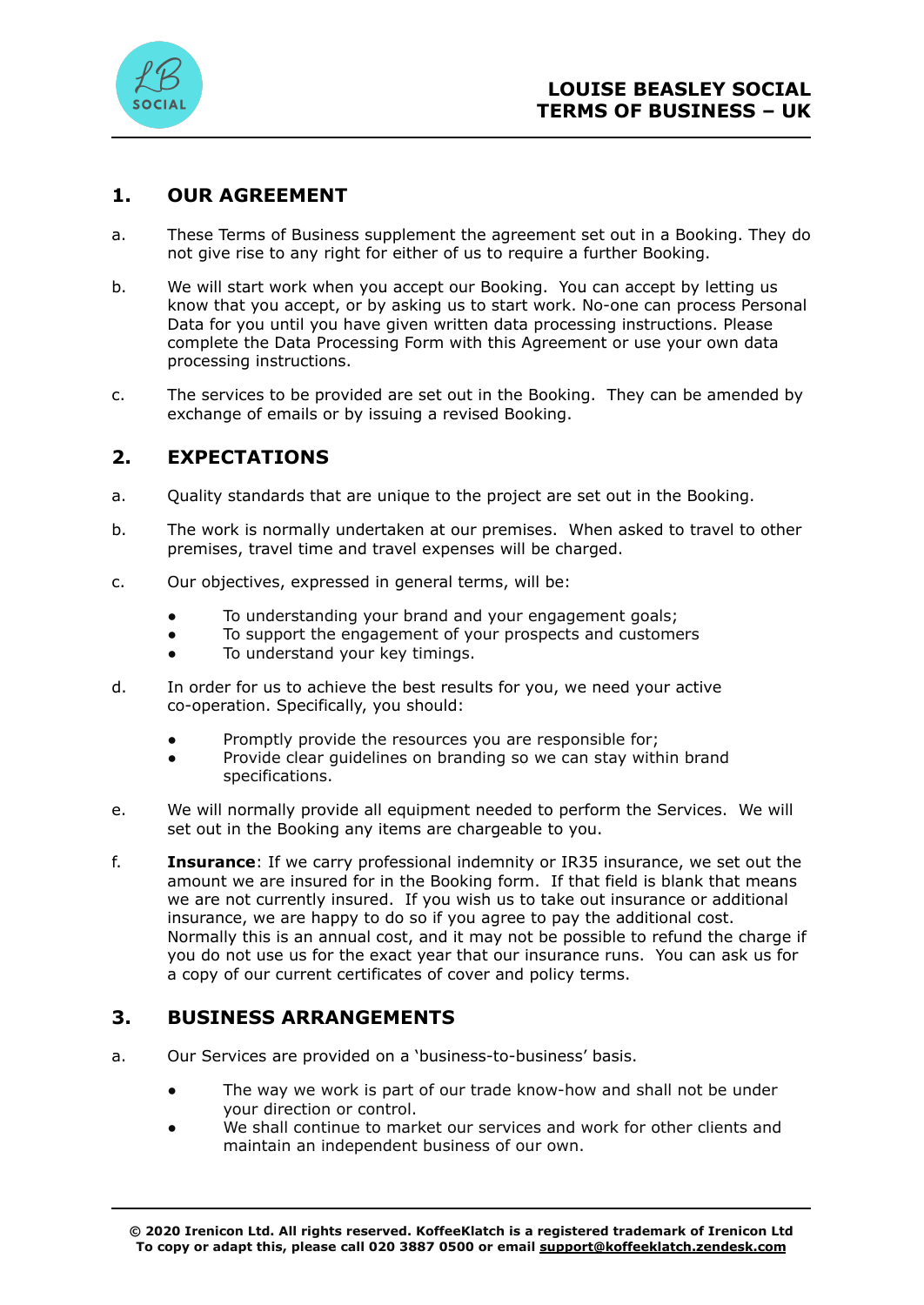

b. **Authority**: The person named in the Booking will be our main contact and has the authority to agree payments and to agree changes to a Booking. We will not order any goods or services on your behalf unless it is authorised by that person.

### **4. BUSINESS CONTINUITY AND RESILIENCE**

- a. **Holiday, sickness and emergency cover**: We may nominate one or more substitutes for holiday and sickness cover. These will be given the necessary access when they are about to be used.
- b. **Expertise and focus:** From time to time we may use experts to supplement our own expertise where such expertise is needed and not provided via a 3rd party contracted directly with you.
- c. **Availability and deadlines**: We may delegate elements of your work, or entire projects to suitably qualified members of our team to provide appropriate depth of resources to meet your business deadlines.
- d. All our team are contracted to confidentiality and appropriate GDPR standards where necessary.

# **5. TIMING AND STANDARD OF PROVISION OF SERVICES**

- a. We will use our reasonable endeavours to deliver Services according to the timetable described in the Booking. Where work is undertaken by retainer you must specify your priorities and deadlines in line with the number of hours/posts that you have purchased. We will let you know if we expect that campaign or other deadlines may not be met.
- b. If you want more work than the time/posts you have purchased, you need either to scale back your requirements or purchase more hours/posts subject to availability.
- c. **Timetables**: Our ability to meet timetables depends on your giving us access in good time to all the information or resources we need from you. If you are late with information or resources, we reserve the right to reschedule Services or you may simply have lost that period of posting. There is no automatic right to roll over posts from an earlier period.
- d. **Availability**: Our normal working hours are displayed on our web site, and/or set out in the Booking. Availability outside these hours cannot be guaranteed without agreement in advance, and work outside those availability hours will be subject to additional work surcharges. We are not available over the weekend or on Bank and Public Holidays unless expressly agreed.

# **6. FEES, PAYMENTS AND EXPENSES**

- a. Fees and expenses are charged in accordance with the Booking. Out-of-pocket expenses (including travel, stock pictures, videos and music, USBs, DVDs, CDs) will be charged as an additional charge. Where applicable VAT will be charged at the appropriate rate.
- b. Normal hours of work and availability are set out in the Booking form. For work outside these hours, an additional rate may be applied as set out in the Booking form or 150% of the hourly rate fee for time-based bookings (or the equivalent).

**<sup>©</sup> 2020 Irenicon Ltd. All rights reserved. KoffeeKlatch is a registered trademark of Irenicon Ltd To copy or adapt this, please call 020 3887 0500 or email [support@koffeeklatch.zendesk.com](mailto:support@koffeeklatch.zendesk.com)**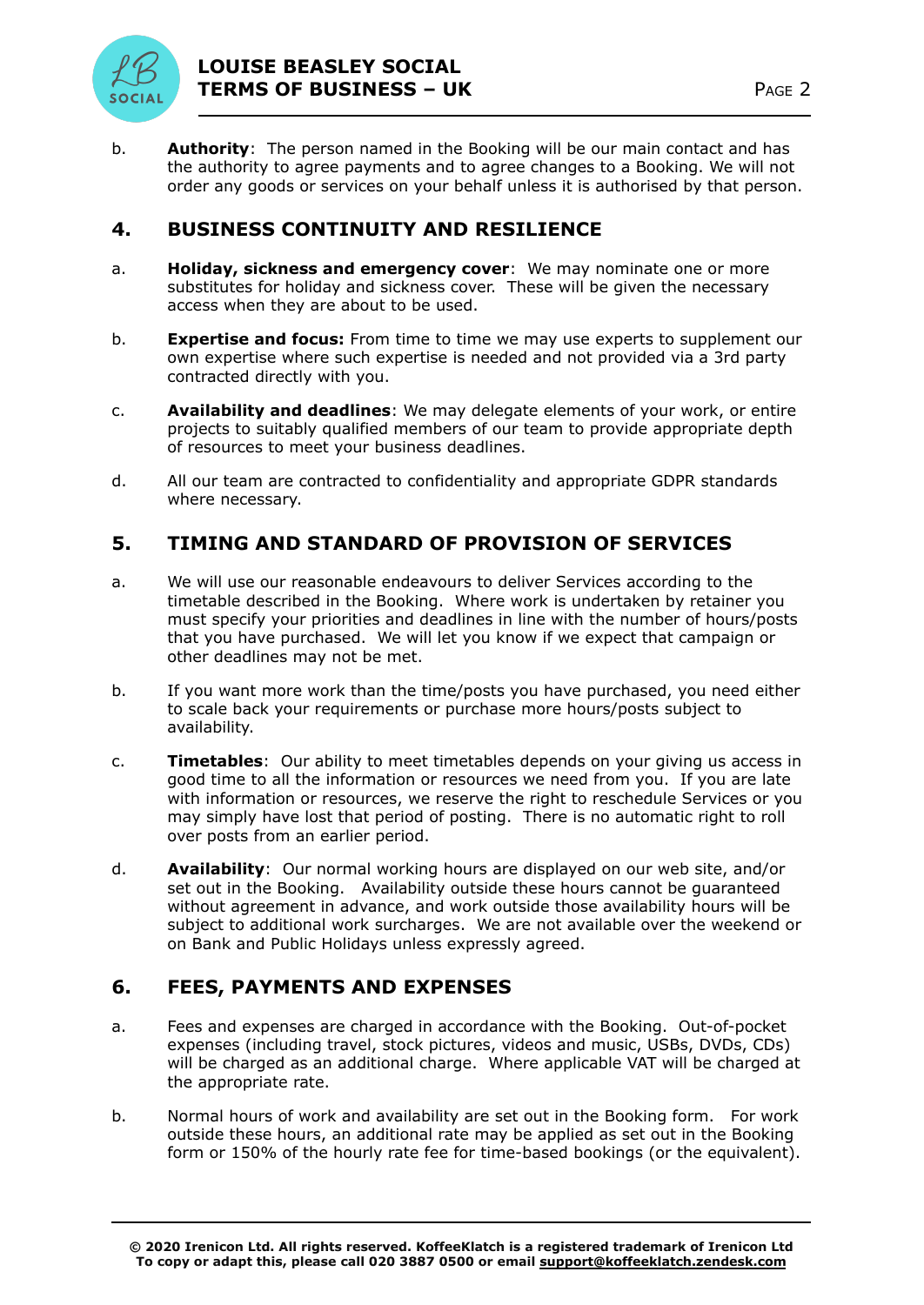

- c. For urgent work given at less than 24 hours' notice, an urgent work rate may be charged at the rate set out in the Booking, or, if none, at 150% of the hourly rate fee for time-based bookings (or the equivalent).
- d. Out of hours and urgent work rates may both be charged for the same work if it is both urgent and out of normal hours. We will apply the out-of-hours work surcharge to the normal hourly rate and then the urgent work surcharge to the resulting out-of-hours rate.
- e. Where the Booking is for a fixed fee retainer or project, additional work outside the scope of the original Booking will be charged at our normal hourly rate (subject to Clauses 6.b to 6.d above) unless stated otherwise in the Booking.
- f. We may agree to a maximum of 10% of unused hours or posts being carried forward provided our invoices are fully and promptly paid in accordance with our terms. Hours or posts carried forward must be used in the following month or they will be lost. Hours/posts carried forward from one month to the next will be used first before the month's retainer hours/posts.
- g. Deposits are due for payment before work commences. The non-payment of a deposit may delay starting the work even if you have accepted the terms and asked us to start. Payment means when cleared funds appear in our bank account.
- h. Payment is due as set out on the Booking or if not specified there within seven calendar days from the date on the invoice. If you do not pay by the due date, we may reschedule further work until payment is made. Additional charges may be levied for PayPal, credit card payments, specific payment methods – see Booking.
- i. We reserve the right to charge interest on overdue amounts at the rate set out in the Booking, or where the Booking does not specify at the rate of 2.22% per month (equivalent to unauthorised overdraft rate from the bank). Subsequent payments will be applied to interest and finance charges first, and then applied to fees/costs outstanding.
- j. Any time and expenses incurred in responding to your requests to audit data for GDPR compliance or complying with an external legal body's legal requirements to disclose information or submit to audit may result in charges at our normal hourly rate (or the equivalent) for the work incurred.
- k. Upon termination of a Booking further time-based charges may be incurred in handing over, returning, data, or responding to enquiries. This would be charged at our normal hourly rate or the equivalent.
- l. If you specify that we should securely store data for you in our software or systems for longer than six weeks after the termination of a Booking, we reserve the right to charge for this storage and securing at the rate of £500 a year or such other amount as specified in the Booking.
- m. We have quoted our fees on the basis of a business to business arrangement where we are entitled to be paid our fees without deductions.
	- If you make any tax withholding or deduction of PAYE and/or NI from the face value of our invoices; and/or
	- If by your action or inaction you bring our Booking within scope of IR35 or any other tax obligation that results in the need for you to make deductions at source; and/or
	- If you insist that we work under an umbrella company (so requiring us to bear the burden of charges and fees),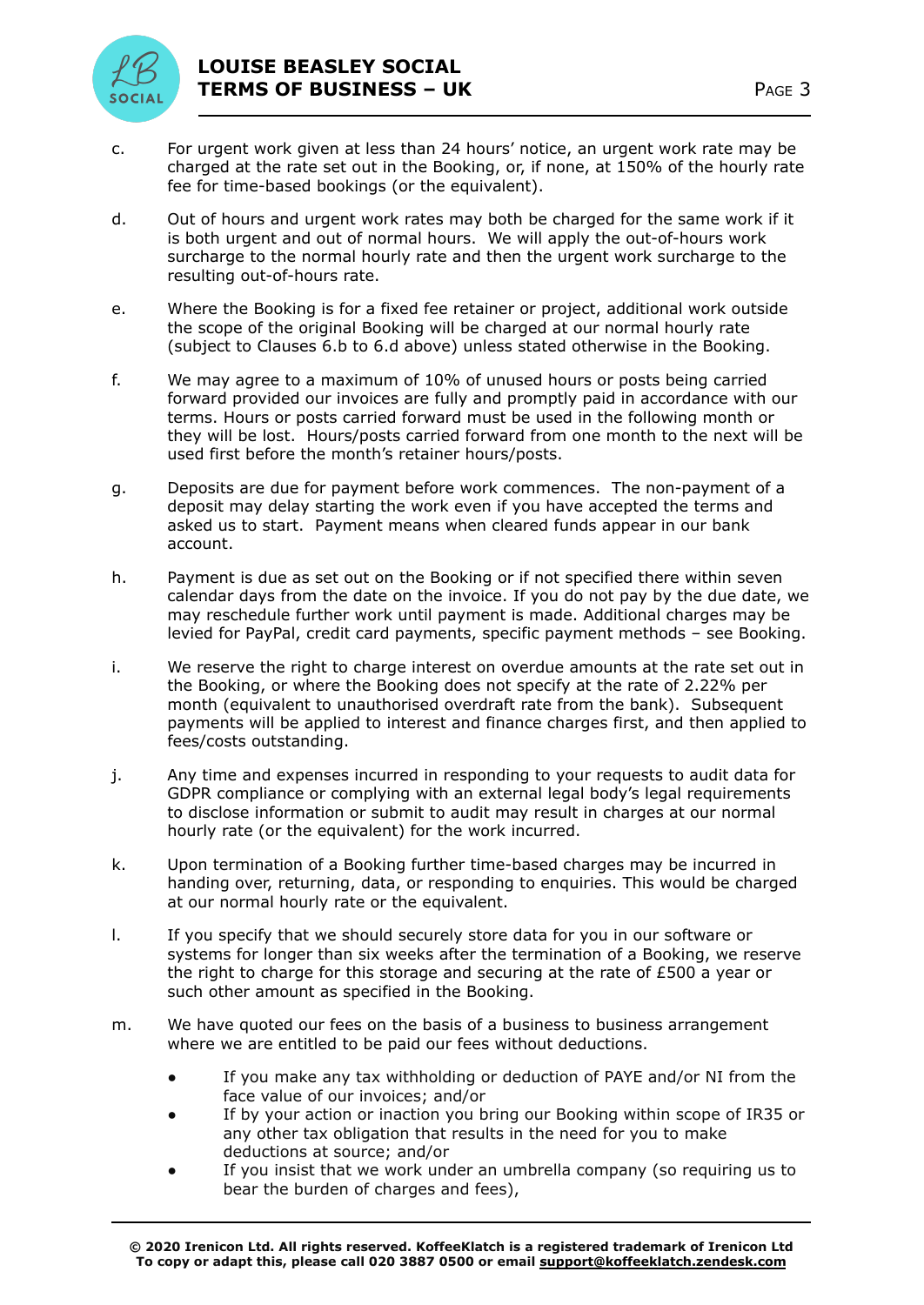

then the invoice amount(s) will automatically be adjusted upwards to ensure we receive payment of the face value of the original invoice(s) and/or fees as quoted on the Booking. We may also charge you for umbrella company and other associated costs, including and not restricted to National Insurance.

Bookings will be upwardly adjusted from that point onwards so that the net receipts against the invoice match the value in the original Booking and/or quotation for the work.

n. We shall deduct and pay over to HMRC any tax and national insurance that may be required under any tax obligation imposed on us. If you are involved in a dispute with HMRC over who should be paying such tax, we will produce the relevant receipts and other existing paperwork to help you reduce or resist the demand.

## **7. RIGHTS TO USE / COPYRIGHT**

- a. The Rights in work done under any Booking shall be ours. Upon payment of our fees and charges we will assign to you the Rights in Materials uniquely created under the Booking. We agree to sign any further documents needed to complete the transfer of those Rights to you. This will not include the Rights to any templates or structures or methodologies that we used to create Materials.
- b. Information and documents which we provide to you remain our absolute property unless and until assigned to you.
- c. You promise not to breach any third-party copyright, trade/service mark or privacy rights in sending us material to work on. You promise not to use any confidential or restricted information that belongs to someone else in sending us work.
- d. We will keep full records of the work that we have done for you and the contacts we have made with people using your social media.
- e. We will not access, use, copy, distribute or publish any part of any information, data or documents created uniquely for you (once paid for), for our own or any other person's benefit or purposes.

#### **8. POLICIES AND PROCEDURES**

- a. **Resolving problems**: If there is anything about your project that is not going as you want, or if you have any query or complaint, speak to us straight away.
- b. **Health and Safety**: When working at our own premises, we are responsible for our own health and safety.
- c. **Working at your premises**: We may from time to time work at your premises and be covered by your health and safety policy.
- d. We handle Personal Data in accordance with our data privacy policy.
- e. Where a Booking involves the transfer of Personal Data outside the EU/EEA, you and we will enter into and be bound by a Non-EU/EEA Model Clauses agreement.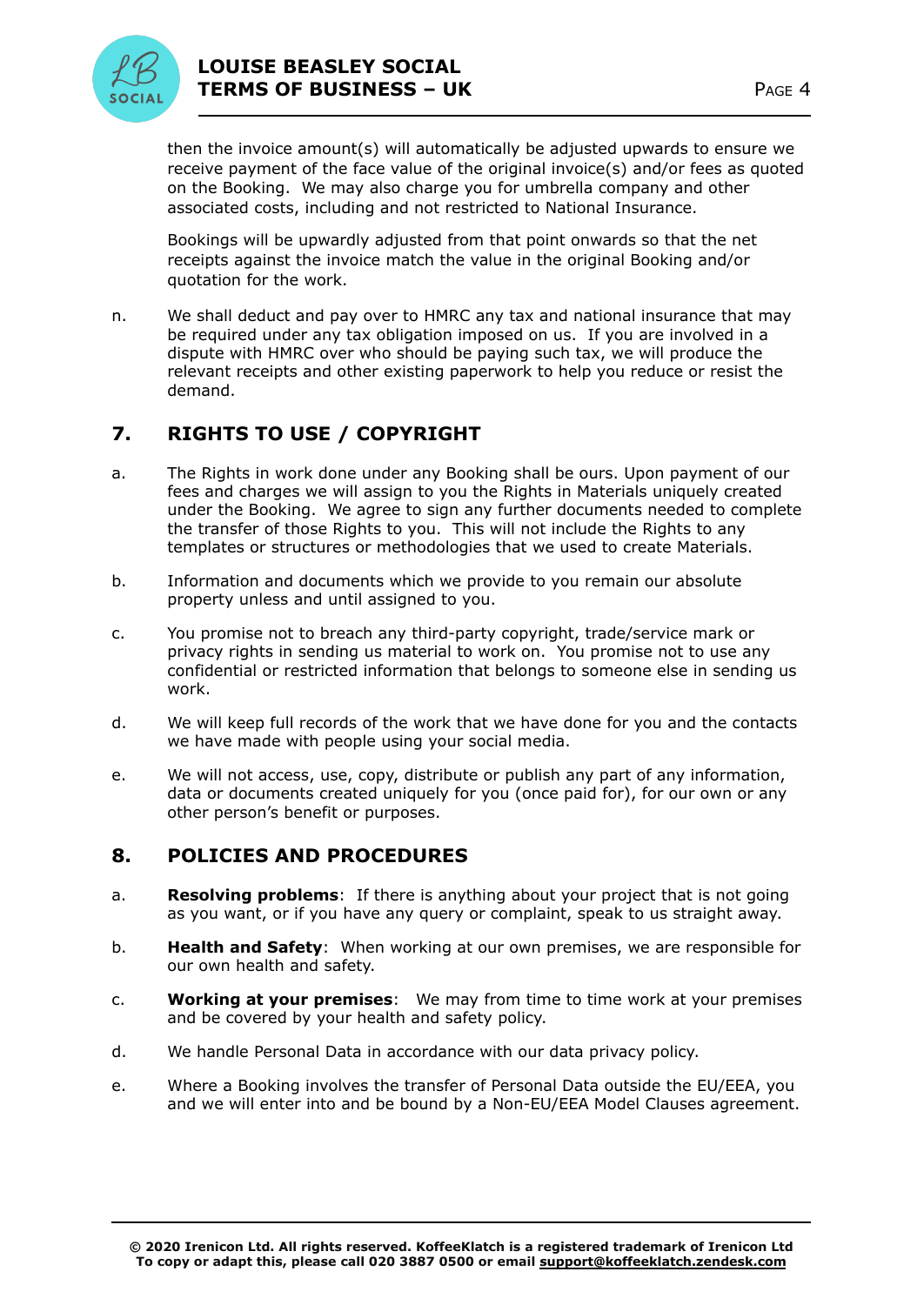

## **9. CONFIDENTIAL INFORMATION**

- a. **Your information and our confidentiality**: You may need to share Confidential Information with us. It may be business information or information about individuals (which is also covered in Clause 10 below). We will only use Confidential Information that you send us to perform the Services set out in the Booking or if we are required to disclose it by law. We may keep some Confidential Information to keep a record of what we did for you. We will keep personal data in line with our data retention policy (a copy of which can be found with our data privacy policy).
- b. **Documents and information**: We will need to agree with you a safe and secure system of you sending us your confidential documents and information (and us returning them to you). We are not liable for data that is not securely transmitted to us
- c. **Log-ins**: Where you wish us to access systems that contain information that identifies living individuals, you should provide us with a unique log in to your existing software platforms and systems. Where multi-user log ins are not available you will securely share passwords through password lockers and change those passwords at appropriate intervals.
- d. Where possible separate log-ins will be created for each user, but if we need to share passwords we shall do so through password lockers and only to people properly contracted to appropriate security standards.
- e. We will not set up any social media or email account or fan/group/web/ forum pages using our name or our brand name(s), or for people to respond to unless your Booking specifically says so. The default user will be set up using your information and contact details unless you specify otherwise.
- f. Note that we may make and keep temporary backups to ensure continuity of service.

#### **10. DATA PRIVACY**

- a. We will process your own Personal Data in line with our data privacy policy.
- b. When you want us to access or use Personal Data about someone other than you (3rd party data), you must have completed the appropriate Data Processing Form and send a copy by email from your usual business address. While processing personal data in the provision of Services, we will be acting as 'data processor' for you, and you are the 'data controller'.
- c. We will process 3rd Party Data on your behalf only in response to your written instructions (which may be in the Booking, Data Processing Form, or in separate email or document) except where we are required by law to do so.
- d. We are subject to a duty of confidence (see Clause 9.a, and Clause 4.d (in relation to our team)).
- e. We will take appropriate measures to ensure the security of our Processing of your 3rd Party Data.
- f. We will assist you in allowing 3rd parties to exercise any of their Data Privacy rights (including subject access). This will result in additional time-related charges (see Clause 6 above).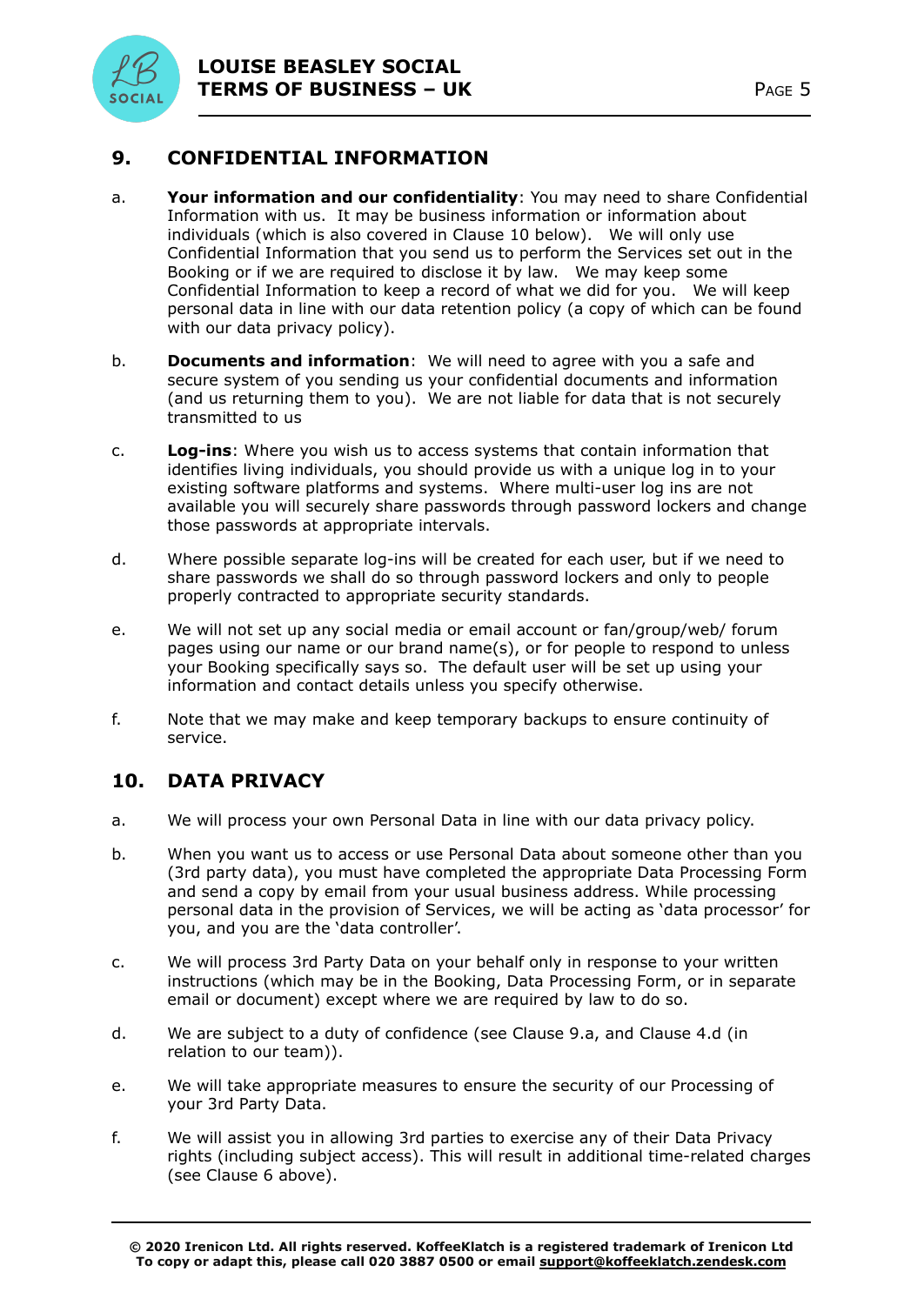

- **TERMS OF BUSINESS UK** PAGE 6
- g. We will apply the security measures you set out in the Data Processing Form for protecting and securing your data.
- h. We will email you if we become aware of a Personal Data Breach. We will assist you in your investigations in establishing how this occurred. We will assist you, as you may reasonably require, in meeting your Data Privacy obligations in relation to the security of processing, the notification of personal data breaches and data protection impact assessments. This will result in additional time-related charges (see Clause 6 above)
- i. On written request by you, we will delete or return all 3rd Party Data supplied by you or assembled by us in the course of delivering Services to you. This will result in additional time-related charges (see Clause 6 above).
- j. Unless the Data Processing Form specifies otherwise, we will delete all 3rd party data supplied by you from systems within our control within six weeks of the end of the Booking without returning copies to you; we will not remove data from systems you have given us access or log-ins to, since those systems will remain under your control and we would expect you to be removing our access to them after the end of a Booking.
- k. If you wish us to store 3rd Party Data beyond the termination of the Booking and the six-week run on, you must specify this in the Data Processing Form. This will result in additional time-related charges (see Clause 6 above).
- l. You may audit and inspect how we handle your 3rd party data. We will provide you with whatever information you need to ensure that the relevant Data Privacy obligations are being met; this will result in additional time-related charges (see Clause 6 above).
- m. We will tell you immediately if we believe we are asked to do something infringing Data Privacy law. We are not legal experts and it is up to you to take appropriate legal advice on how to comply with Data Privacy rules and regulations.
- n. If you have instructed us to do something we believe is not within the law, we reserve the right to take advice from the Information Commissioner's help line and to act in accordance with their indications or advice.
- o. If you direct us to perform work that is counter to ICO indications or advice, we may seek a deposit from you against the likelihood of fines or other action being taken against us. We may specify such sum as we think is appropriate.
- p. It is always your responsibility to specify suitably secure platforms and processes and to share data with us in a secure way.

#### **11. RESTRICTION AND LIMITATION**

- a. Whilst working with us, you may be working with our associates and employees who support us. They are all under contractual terms that prohibit them from working directly for our clients other than through us, and you must not participate in them breaching their obligations to us. If you want one of our team to work directly for you, we would consider releasing them from their contractual obligations for a suitable fee representing the all-in cost of locating, recruiting and training a substitute and our loss of profit during this period.
- b. We will not be liable for failure to provide services where it is not reasonably practicable to do so due to circumstances beyond our control.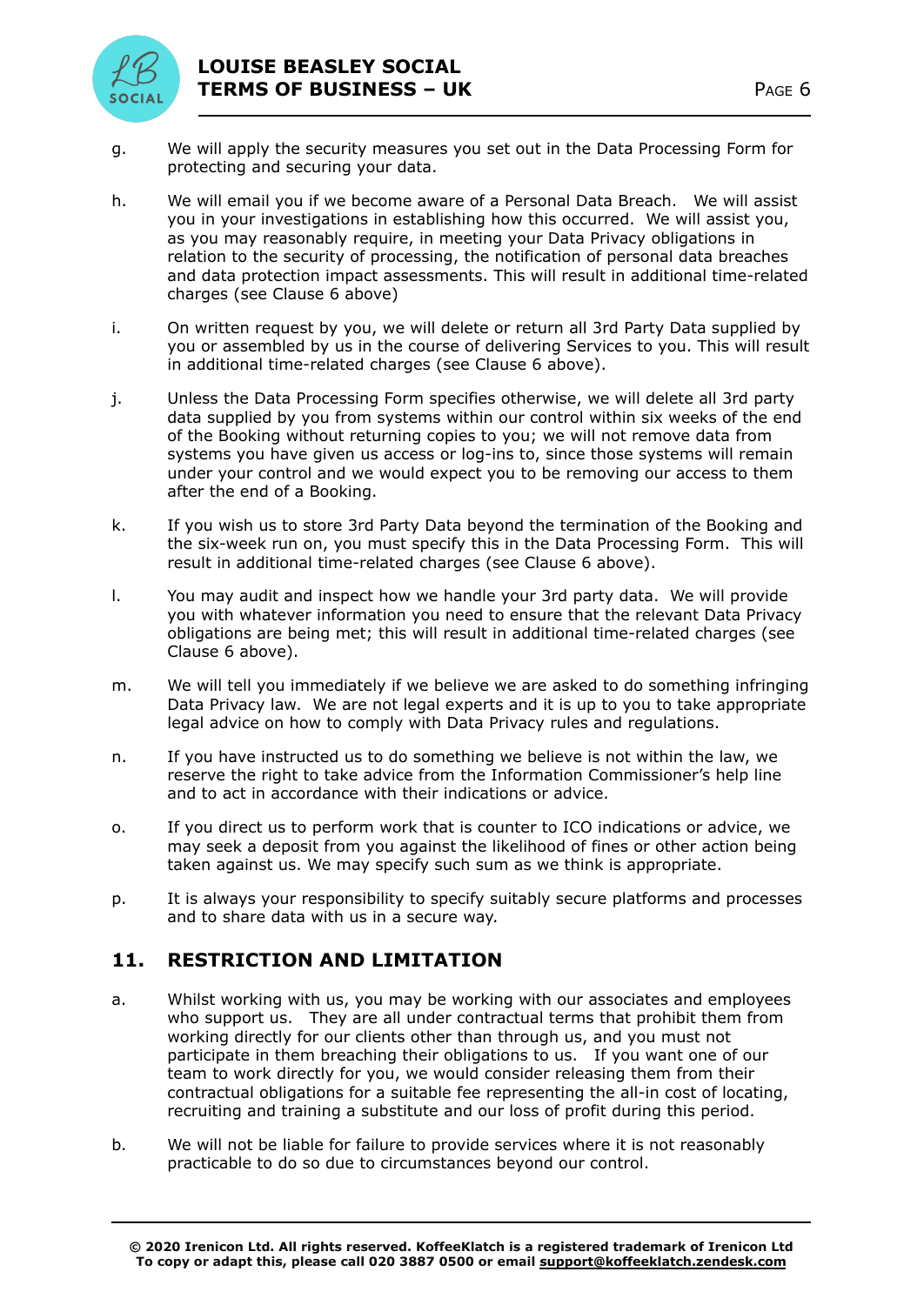

- c. Indemnity: You will indemnify us against any fines, costs, expenses, losses or other harm that comes to us from following any unlawful instruction or instruction to act in an unlawful way that was given by you.
- d. Limitation of liability: Our fee rates are determined on the basis of the limits of liability set out in the next four paragraphs. You may request that we agree to a higher limit of liability (provided insurance cover can be obtained therefor) in which case our fee rates may be adjusted, or an additional charge may be made.
- e. There shall be no personal liability of any of our principals, directors, partners, employees, agents or sub-contractors arising in any way out of the performance or non-performance of services or relating to the supply of products.
- f. We shall have no liability for any indirect or consequential losses or expenses suffered by you, however caused, including but not limited to loss of anticipated profits, goodwill, reputation, business receipts or contracts, or losses or expenses resulting from third party claims.
- g. Our aggregate financial liability to you shall not exceed the pro rata fees paid for the action(s) which gave rise to such liability.
- h. Nothing in these Terms shall be interpreted as excluding or restricting any legal liability on us or others where liability cannot legally be excluded or restricted.

#### **12. TERMINATION**

- a. Bookings end on the completion date specified in the Booking or on completion of the work whichever is earlier.
- b. Either party may terminate a Booking summarily at any time by giving notice in writing to the other party if:
	- the other party commits a material breach of agreement and such breach is not remediable;
	- the other party commits a material breach of agreement which is not remedied within 14 days of receiving written notice of such breach and requiring its remedy from the injured party;
	- any consent, licence or authorisation held by the other party is revoked or modified such that the other party is no longer able to comply with its obligations under the Booking or receive any benefit to which it is entitled; or
	- the other party is subject to any procedure or takes any action relating to their potential insolvency or winding up or being placed into administration or entering into a creditors' voluntary arrangement or any other process reasonably indicating to the first party that the other party will not be able to meet its obligations under the Booking as they fall due.
- c. Terminating a Booking shall not affect rights and obligations already accrued.
- d. Any work done after termination of a Booking or this agreement will be charged at the normal hourly rate or equivalent. This will include responding to emails, returning information, finding information, or any other action taken as a result of an email or telephone call from you or the workgroup normally assigned to give instructions to us. If you wish to avoid this, please remove us from all email groups and email correspondence and make no further requests for action or information. Termination of a Booking will not invalidate such charges and invoices should be paid in accordance with these Terms.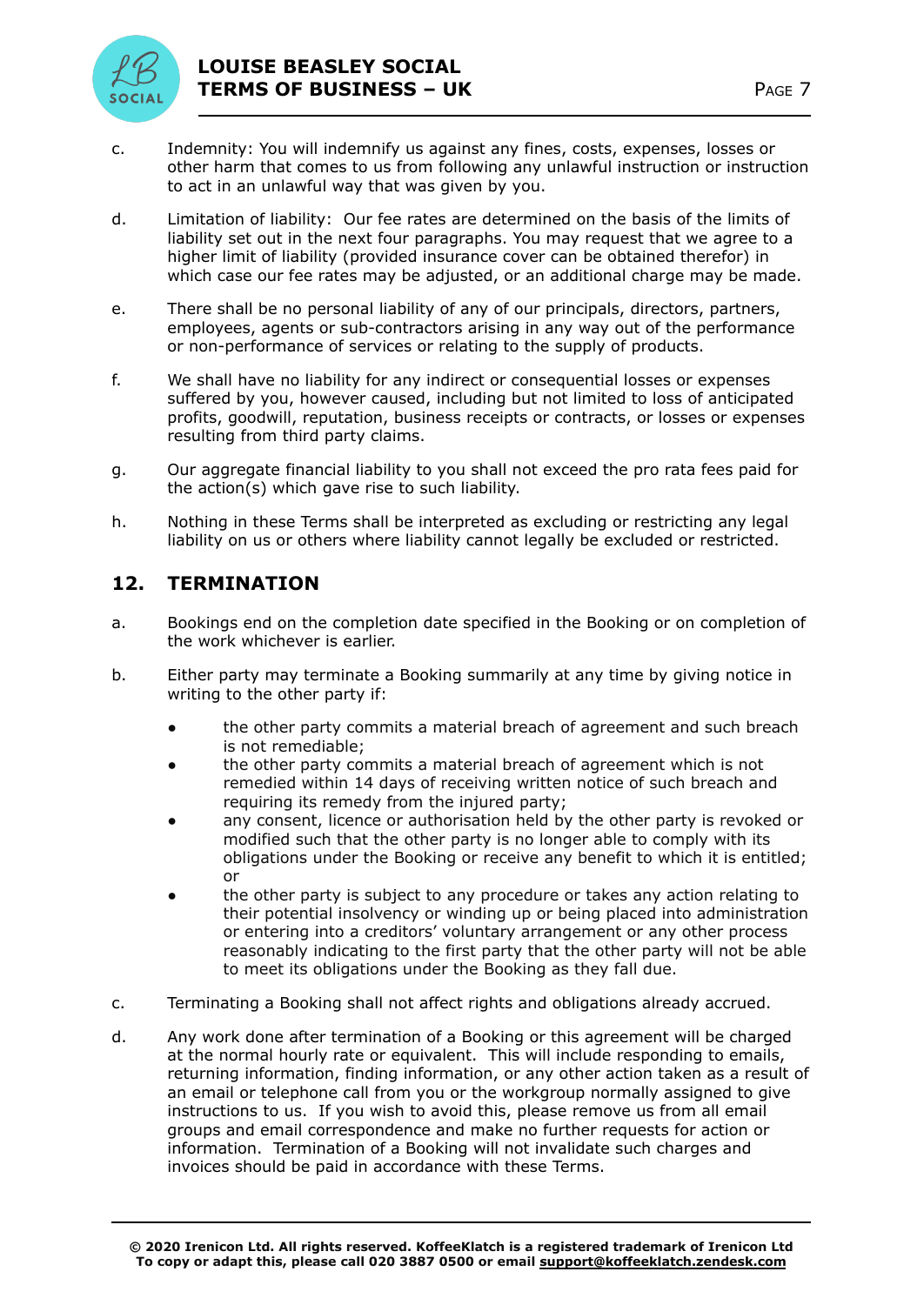

## **13. DEFINITIONS AND LAW**

a. In these Terms, the following words or phrases have the meaning set out in this clause.

| "Booking"                  | an agreement that we will supply Services on<br>specified occasions and/or with a specified outcome<br>as set out in a Booking Form or in a formal proposal.                                                                                                                                                                                                                                                                         |
|----------------------------|--------------------------------------------------------------------------------------------------------------------------------------------------------------------------------------------------------------------------------------------------------------------------------------------------------------------------------------------------------------------------------------------------------------------------------------|
| "Clause"                   | a numbered clause of these Terms of Business.                                                                                                                                                                                                                                                                                                                                                                                        |
| "Confidential Information" | all information:                                                                                                                                                                                                                                                                                                                                                                                                                     |
|                            | that we discover because of or through our<br>connection with you; and<br>which is about or relating to you or your business<br>(including financial information, products,<br>services, service levels, customer satisfaction,<br>proposed services and products, pricing, and<br>margins) or your people (including your directors<br>or partners, investors, staff, suppliers, customers,<br>clients, prospects and contractors). |
|                            | However, Confidential Information does not include<br>information that is openly published by you, or<br>information that is publicly available without breach<br>of our confidentiality obligation.                                                                                                                                                                                                                                 |
| "Data Privacy"             | refers to applicable provisions governing the<br>processing of personal data, as amended or varied<br>or replaced from time to time, including the Data<br>Protection Act 2018, the EU General Data Protection<br>Regulation 2016/679, the e-Privacy Directive<br>2002/58/EC, and the Privacy and Electronic<br>Communications (EC Directive) Regulations 2003.                                                                      |
| "Data Processing Form"     | the Form completed by you setting out the<br>framework of the processing of personal and other<br>data required by the Booking.                                                                                                                                                                                                                                                                                                      |
| "ICO"                      | the Information Commissioner's Office, being the<br>data protection authority in the United Kingdom with<br>respect to Data Privacy.                                                                                                                                                                                                                                                                                                 |
| "including"                | the word "including" shall not imply any limitation on<br>the generality of the concept or thing of which<br>examples are being given.                                                                                                                                                                                                                                                                                               |
| "Materials"                | means written, audio and visual materials used or<br>produced in the course of or to support delivery of<br>Services, including handouts, videos, questionnaires,<br>games, case studies, explanatory material, notes,<br>calculations, specifications, reports, designs,<br>drawings, flow charts, plans, reference material,<br>prototypes.                                                                                        |

"Non-EU/EEA Model